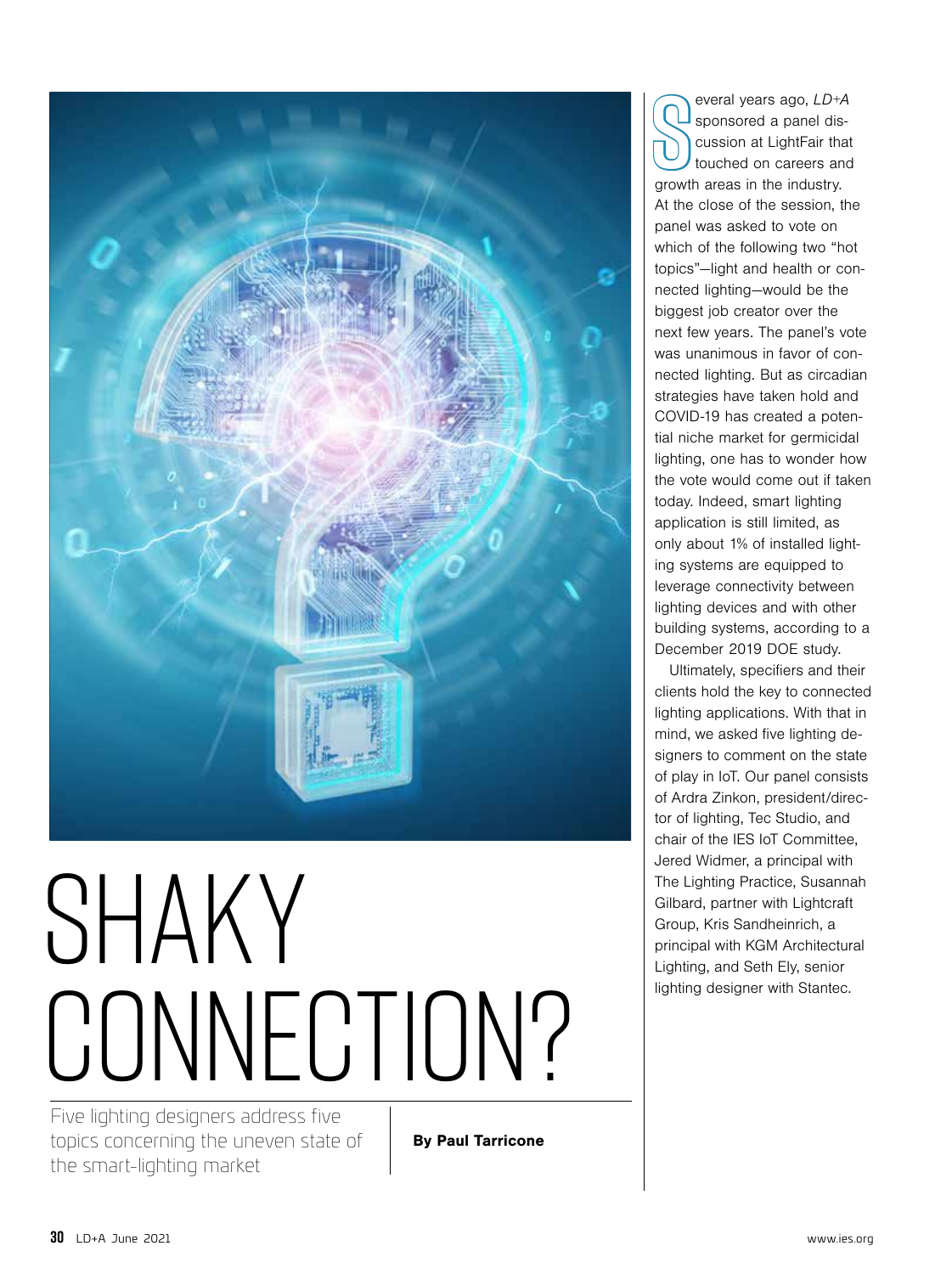#### How excited are your clients (e.g., end users, architects, et. al.) about IoT and connected lighting?



Zinkon: I think there is definitely intrigue about potential opportunities and the many

ways that connectivity can be leveraged as a feature. Because of the success of many of the smart home products on the market (like Amazon Alexa), clients understand the connectivity potential on a personal level.



Widmer: Most of the buzz that I've heard

is from the end users (building owners, build-

ing management and developers). These folks tend to "get" more of the marketing for this technology and want to learn more—to figure out if it's right for them.



**Ely:** End users and owner occupants have expressed a great deal of excitement,

with portfolio owners leading the way in adoption.



Gilbard: For our firm it seems entirely dependent on what type of client. Archi-

tects and private firms are not asking at all. Every developer asks, but in the end, very few are really interested in pursuing.



Sandheinrich: We work with a variety of clients, from private homeowners to large

developers. Most interest is coming from tech clients who have a strong interest in all things electronic being part of an integrated system with a variety of options for control. We are seeing interest from tech-savvy homeowners who are pushing for the smart home experience. The idea of lights turning on, sound systems playing music and doors unlocking themselves when we pull into our driveway is a great example of how smart homes can operate. Even simpler homeowners like the idea of being able to activate lights from the car so you can enter with a bag or two full of groceries and not have to reach for light switches.

#### Given the buzz around IoT and connected lighting, has interest to date met, exceeded or fallen short of your expectations?

**Zinkon:** Definitely fallen short. There are added complexities and responsibilities that come along with IoT and connected lighting that make adoption slow. While clients are initially intrigued, they are not prepared to develop a sequence of events and/or analyze the data in order to take advantage of the benefits of connectivity (yet). In addition, with the many challenges owners face with the pandemic, different vertical markets are rethinking how they move forward with projects. It's interesting, because I think the connectivity that IoT offers could really be an asset for many of these markets during this unprecedented time.

Widmer: I think the interest in this technology is in line with what I would expect. While it has been around for a while in some form or another, it still hasn't matured in a way that is practical for some applications. Couple that with the lack of saturation with lighting manufacturers, and IoT and connected lighting has some limitations.

I think there is also a big learning curve that needs to be addressed in the AEC industry to fully take advantage of IoT and connected lighting. From the specification side, a lot of specifiers and design teams don't fully understand IoT and how to properly execute it on a project. When does IoT need to be brought to the table? What is the cost impact? Who needs to be at the table? On the installation side, a lot of contractors do not have the knowledge and training to properly price a project and then install the necessary infrastructure correctly. On the enduser side, a lot of facility folks don't have the proper staff, background or knowledge to ensure such a system can flourish in their building. There are still a lot of folks out there accustomed to maintaining older, simpler technology and the thought of a complex, inter-connected ecosystem is scary. Is it maintainable? What happens if it "breaks"? Can I fix it and maintain it?

Sandheinrich: In terms of the consumer, expectations are probably low on average and then spike for the tech-specific consumer. A lot of consumer demand is being met with the ability to download the right smart phone app and get user friendly controls of lighting and other electronic devices.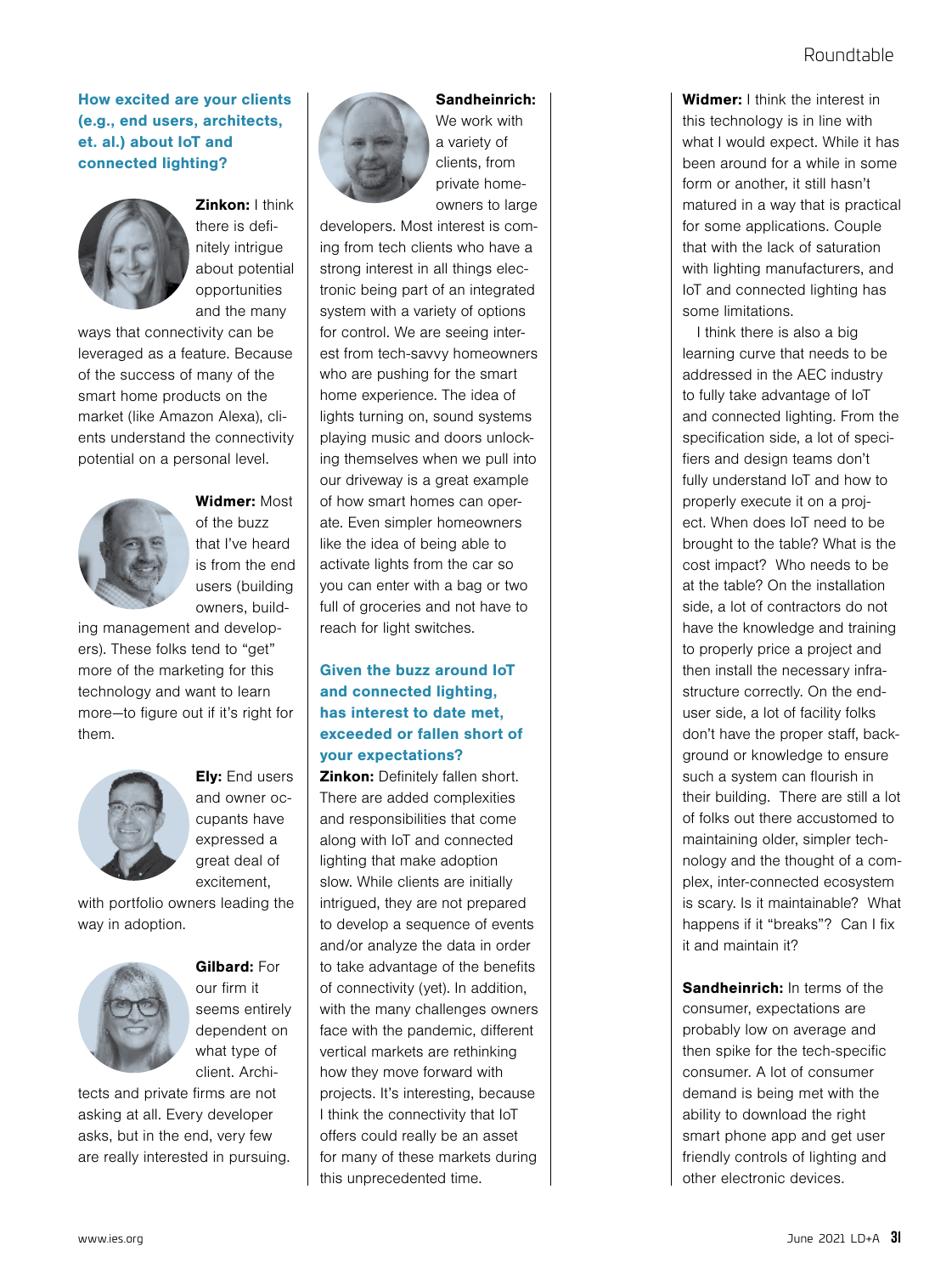'Technology manufacturers who are committed to proprietary programming versus open-source programming may eventually be left out in the cold. If my light fixtures can't talk to my refrigerator, something is being left off the table'

### **Sandheinrich**

**Ely:** Stantec has identified IoT and connected lighting as an area of significant growth, as a part of our smart buildings/smart cities strategy. Client interest has exceeded our expectations and we see significant growth opportunities, given the IoT and connected lighting's potential to better support end users and create optimized facilities.

Gilbard: Most manufacturers taught the huge benefits of not having wire and conduit and homeruns to fixtures. Although the cost saved in wire and conduit to each fixture is significant, the huge amount of Cat5/6 cables in the ceiling, space for LAN room entry, rack space, some additional HVAC, and the fact that POE does not in and of itself save electricity, make the overall cost more or less the same. As the wattage of luminaires decreases through advances in technology and the POE run maximum wattage increases, I believe there will be more adoptees.

#### Is your firm already playing in this space? Or does it expect to in the future?

Widmer: Our firm is wading into the water. Our applications are mostly retail-based and we have benefited from a lot of handholding with the manufacturers to understand how it works. Selecting a manufacturer early in the process that has a robust platform/solution and taking advantage of their resources has proven very helpful to learning how to properly execute the technology. Having an end user that understands what they are getting and how it will change their internal processes is also important. They need to have the capacity and willingness to adapt to fully take advantage of IoT and connected lighting benefits.

Sandheinrich: We certainly have seen an uptick in smart wireless lighting controls and in integrated control and wiring systems that reduce installation costs. POE for example can provide lighting power and control data over a simple cat 5 cable. Long-life batteries allow for wireless lighting controls and daylight/occupancy sensors that can be installed anywhere—even on glass. Smart wireless and integrated control systems are taking over for most projects from a 15-story TI office buildout to a smaller intimate restaurant.

**Ely:** Yes, Stantec has been engaged in IoT and connected lighting in a wide range of project sizes and sectors. End users have come to expect increased connectivity and that includes the capabilities of IoT and connected lighting. As a result, the space is expanding across all budget ranges. For fully developed smart building integration, IoT and connected lighting provides a digital backbone that supports many sensor systems and use cases. For budget-driven projects, manufacturers are offering lighting control systems with scalable IoT capabilities or IoT capabilities managed by the manufacturer.

**Zinkon:** Our firm offers both lighting design and technology design (all low voltage systems), so we are well suited to tie the two disciplines together, we've had multiple preliminary discussions with design teams about this technology, but project owners have not yet pursued. We are located in the Midwest and until it starts to penetrate more specific vertical markets everywhere, we may still have some time before owners are willing to invest in this and for this trend to move forward full speed. I think part of the challenge is that the expectation (due to the success mentioned before with Amazon Alexa), many clients are not prepared for the full responsibility of the system or all the additional design integration that has to occur. They are on the "end user" side of that experience.

**Gilbard:** We have provided a few projects with POE and connected lighting—time and technology will tell.

#### What market sectors seem best positioned to leverage this technology?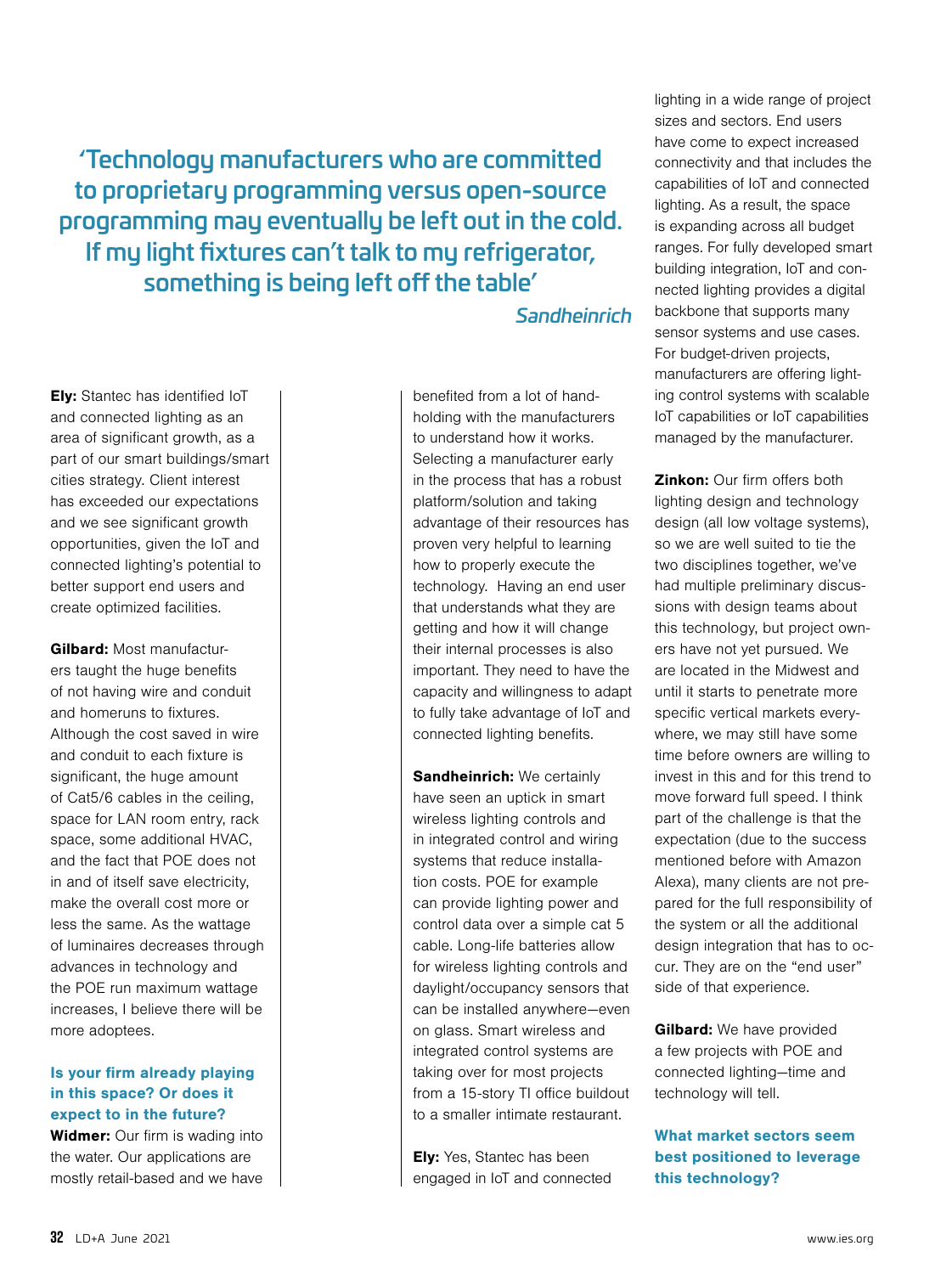Sandheinrich: Big tech for sure. How long until online retailers are tracking my movement and purchases in a big-box retail store? Specific to lighting—when technology can provide significant reduction in construction costs, everyone will get on board. Only when privacy concerns become an issue will there be push back on the technology.

**Ely:** IoT and connected lighting systems can significantly improve end-user productivity. For instance, nurses spend 40% of their time locating equipment and connected lighting could optimize the workflow if key pieces of equipment could be located using connected lighting systems paired with IoT sensors. In workplaces, similar infrastructure can increase employee efficiency in addressfree workplaces and assist with wayfinding. Facilities management teams can leverage these systems to reduce response times and streamline procurement and back stocks. There are similar applications across all sectors. Because IoT and connected lighting bring physical assets into a digital environment, our relationship to these assets fundamentally changes.

From a broader smart cities perspective, these systems could be used to help citizens locate available amenities and track maintenance/service needs. There are also opportunities in transit as well. IoT and connected lighting can provide insights into how people use spaces for optimized service and routes, while maintaining privacy requirements.

To address issues relating to COVID-19, the integration of sensors within IoT and connected lighting systems provides opportunities to support contact tracing and work creatively with mechanical system designs to support intelligent ventilation strategies.

**Gilbard:** We see a lot of interest from the higher ed sector and from manufacturing. Higher ed in particular would like their campuses to be fully connected and controlled from a common system. It's totally understandable and with one client to answer to, it's very doable.

**Zinkon:** Clearly retail is already taking advantage of the technology, I think there is strong evidence of a return on investment and therefore it is an easier cost to bear. We've actually completed a number of parking garages in the downtown Columbus, OH area over the past several years and the city is now adding

gest adopter of IoT and connected light, based on what I've seen and read. For both of these sectors, it offers a lot of benefits that can be quickly seen after installation. I think healthcare is also in a position to leverage this technology. The complex programming and functions of hospitals could reap a lot of reward from a properly integrated IoT solution. Couple this with the current trend/interest to implement tunable white and/ or circadian lighting technology, healthcare facilities could more effectively execute both design strategies together as they upgrade facilities.

#### What has been the greatest obstacle to implementation so far?

Widmer: Knowledge and understanding—this is key to the entire process. From getting owners/ end users on board and allow-

'While the technology has been around for a while, it still hasn't matured in a way that is practical for some applications. Couple that with the lack of saturation with lighting manufacturers, and IoT and connected lighting has some limitations'

**Widmer** 

connected technology to assist travelers. Serving on the IoT committee, we have discussed endless opportunities and the varied markets for which it could be useful. We see the potential for application and benefits in so many ways moving forward.

Widmer: Big-box retail and smart cities have been the big-

ing the design team to properly specify/document the system, to ensuring the project is priced and installed correctly, and the end-users have the know-how to manage and maintain the ecosystem. I think there are still a lot of unknowns/uncertainties that cause a breakdown somewhere in the process and kills the idea of implementation.